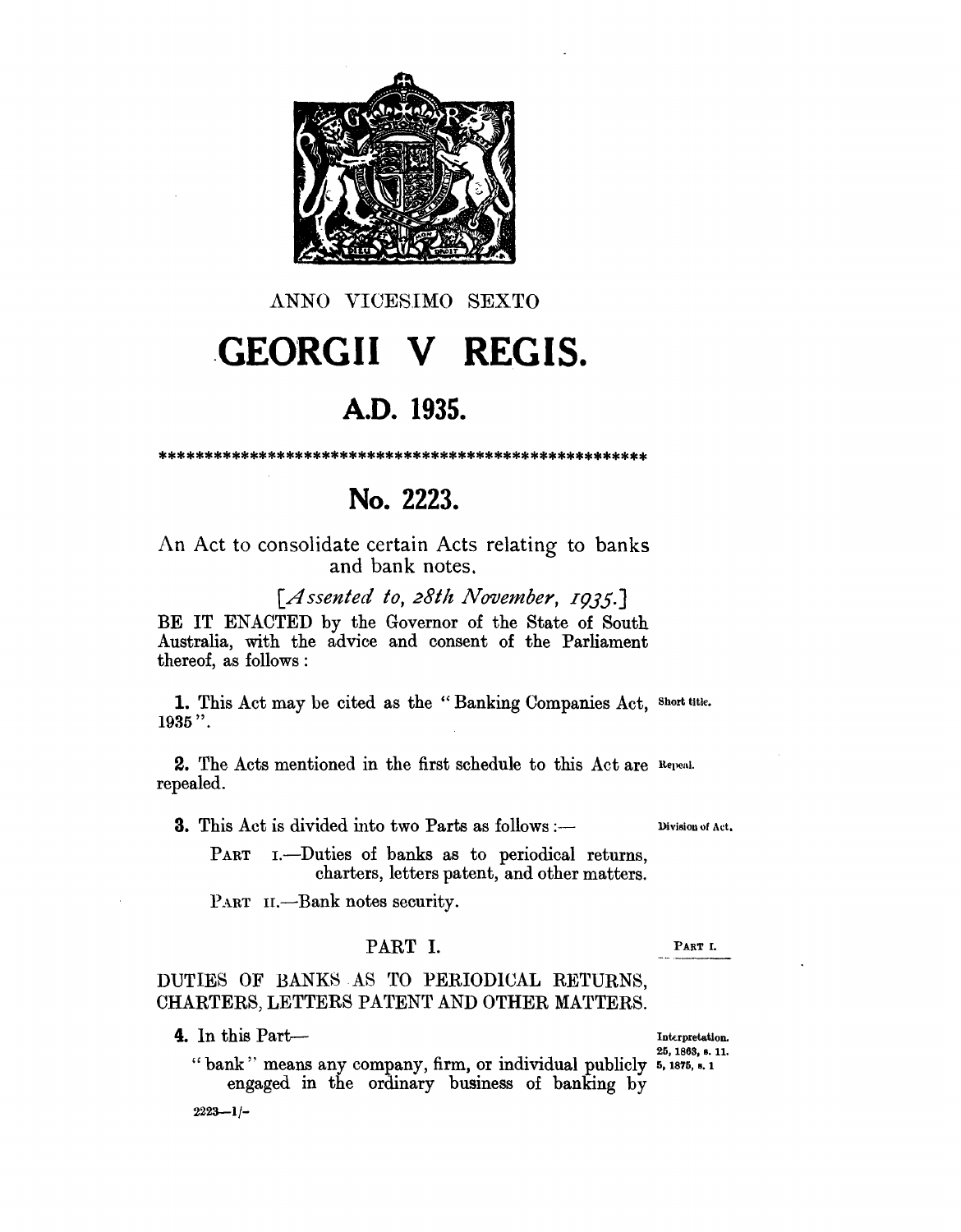PART 1.

#### *Banking Companies Act.-1935.*

receiving deposits and issuing bills or notes payable to the bearer, at sight or on demand.

"quarter" means period of three months ending on the thirty-first day of March, the thirtieth day of June, the thirtieth day of September, or the thirty-first day of December.

Statement of weekly average liabtllties and assets. 25. 1863, s. 1.

Quarterly statements. 25, 1863, s. 2. 5, 1875, s. 1.

**S.** Every bank shall, at the close of business on Monday of every week, prepare a full and correct account and statement in writing showing the assets, property, and credits belonging to the bank, and its debts, engagements, and liabilities.

**6.** (1) From the weekly accounts and statements prepared under the preceding section every bank shall prepare on the last Monday of every quarter-

- (a) a general abstract in writing of the average amount during that quarter of its assets, property, and credits, and its debts, engagements, and liabilities in the form set forth in the second schedule to this Act;
- (b) a statement showing the amount of the capital stock of the bank paid up at the close of the quarter to which the abstracts relate;
- (c) the rate and amount of the last dividend declared to the shareholders or proprietors; and
- (d) the amount of the reserved profit at the time of declaring such dividend.

(2) Every abstract and statement prepared under this section shall be verified by the oath of the manager, accountant, or clerk of the bank, and shall, within one calendar month after the close of the quarter to which it relates, or as soon thereafter as may be practicable, be delivered to the Chief Secretary to be laid before' Parliament and published in the *Gazette.* 

Penalty for failure to keep or make returns. 25, 1863, s. 3.

#### $7.$  If-

- (a) any bank neglects to keep any weekly account required by this Act to be kept, or to prepare, return, or deliver to the Chief Secretary any abstract required by this Act to be so prepared, returned, or delivered; or
- (b) any manager, accountant, or clerk verifying any abstract delivers or returns to the Chief Secretary any false abstract,

it or he shall forfeit for such offence the sum of five hundred pounds, to be recovered by action of debt in the Supreme Court or any other court of competent jurisdiction by any person who sues for it.

2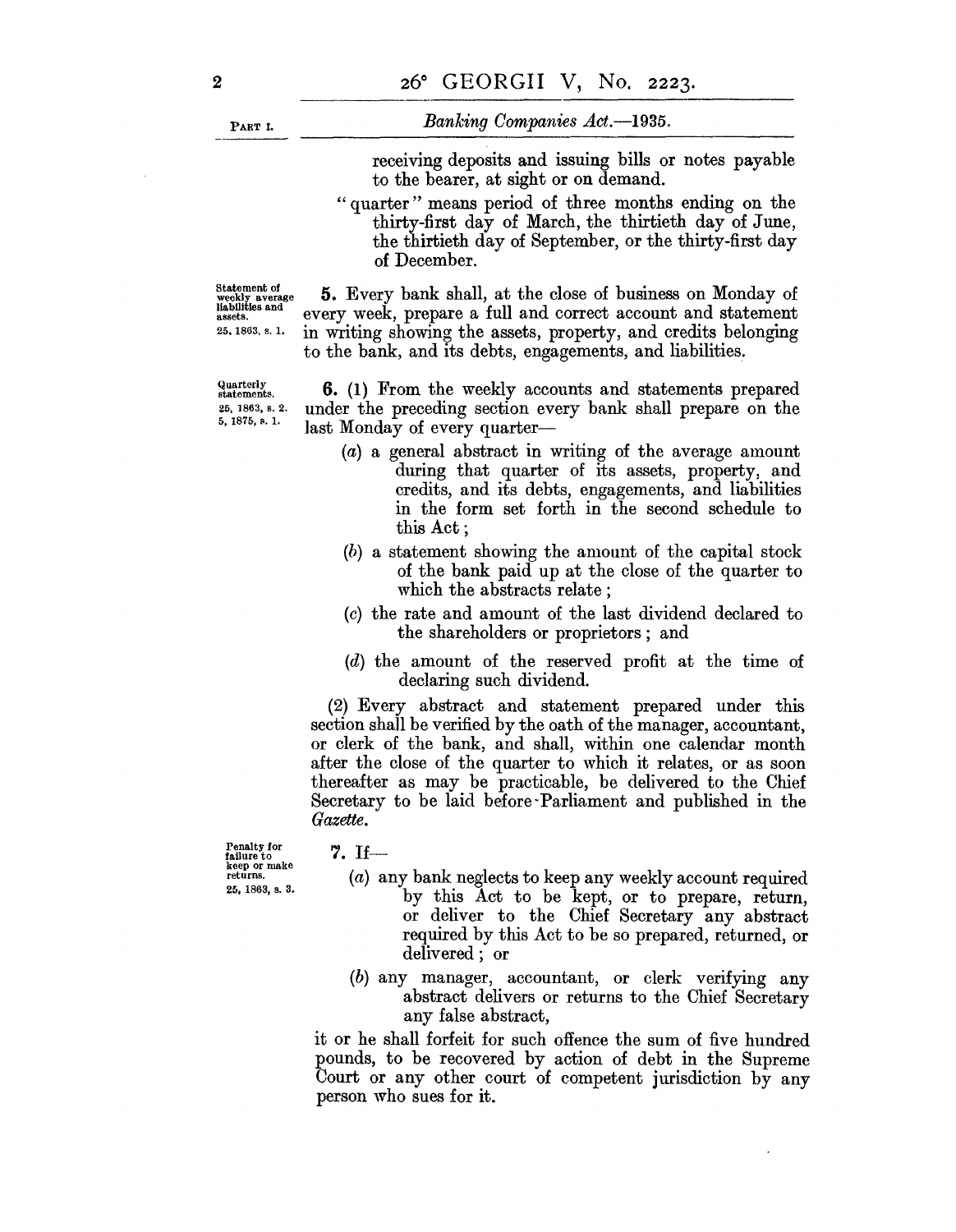*Banking Companies Act.*-1935. PART I.

8. (1) The manager, accountant, or clerk of every bank  $\frac{Duty}{depos}$  then  $shall$ —

- (a) as soon as practicable after the establishment of the  $_{25,1863,25}^{25,1863,1863}$ bank register and deposit in the office of the  $^{88.4, 5.}_{1632, 1924}$ , Registrar of Companies a copy of the charter,  $^{8.4}$  (Sehed.). letters patent, or deed of co-partnership and settlement of the bank:
- (b) as soon as practicable after any new charter, letters patent, or deed of co-partnership and settlement is issued to or entered into by any bank or any alteration or addition is made to any such charter, letters patent, or deed of co-partnership and settlement, register and deposit at the office of the Registrar of Companies a copy of the charter, letters patent, or deed of co-partnership and settlement or of the alteration thereof or addition thereto.

(2) Every document so deposited and registered shall be attested by the manager, accountant, or clerk for the time being of the bank to be a true transcript of the original charter, letters patent, deed of co-partnership and settlement, or alteration thereof or addition thereto.

(3) Every document deposited under this section shall be open for inspection at all reasonable times by any person requiring to inspect it, on payment of a fee of one shilling for each inspection.

(4) If any manager, accountant, or clerk omits or neglects to deposit and register any document required by this section to be deposited and registered, he shall be liable to a penalty of one hundred pounds, to be recovered by action of debt in the Supreme Court or any other court of competent jurisdiction by any person who sues for it.

9. (1) The manager, accountant, or clerk of every bank shall, Record of proprietors. within thirty days after the first of July in every year or as  $25, 1863, s. 6$ . soon thereafter as is practicable, cause a true and correct  $\frac{1386}{1632, 1924}$ , list of the names, places of abode, and descriptions of all the s. 4 (Sehed.). then existing proprietors or members of the bank so far as known to him to be recorded on oath in the office of the Registrar of Companies.

(2) The list shall be open for inspection at all reasonable times by any person on payment of a fee of one shilling for each inspection.

(3) If any manager, accountant, or clerk omits or neglects to cause a list to be recorded in accordance with this section or wilfully falsifies any list under this section he shall be liable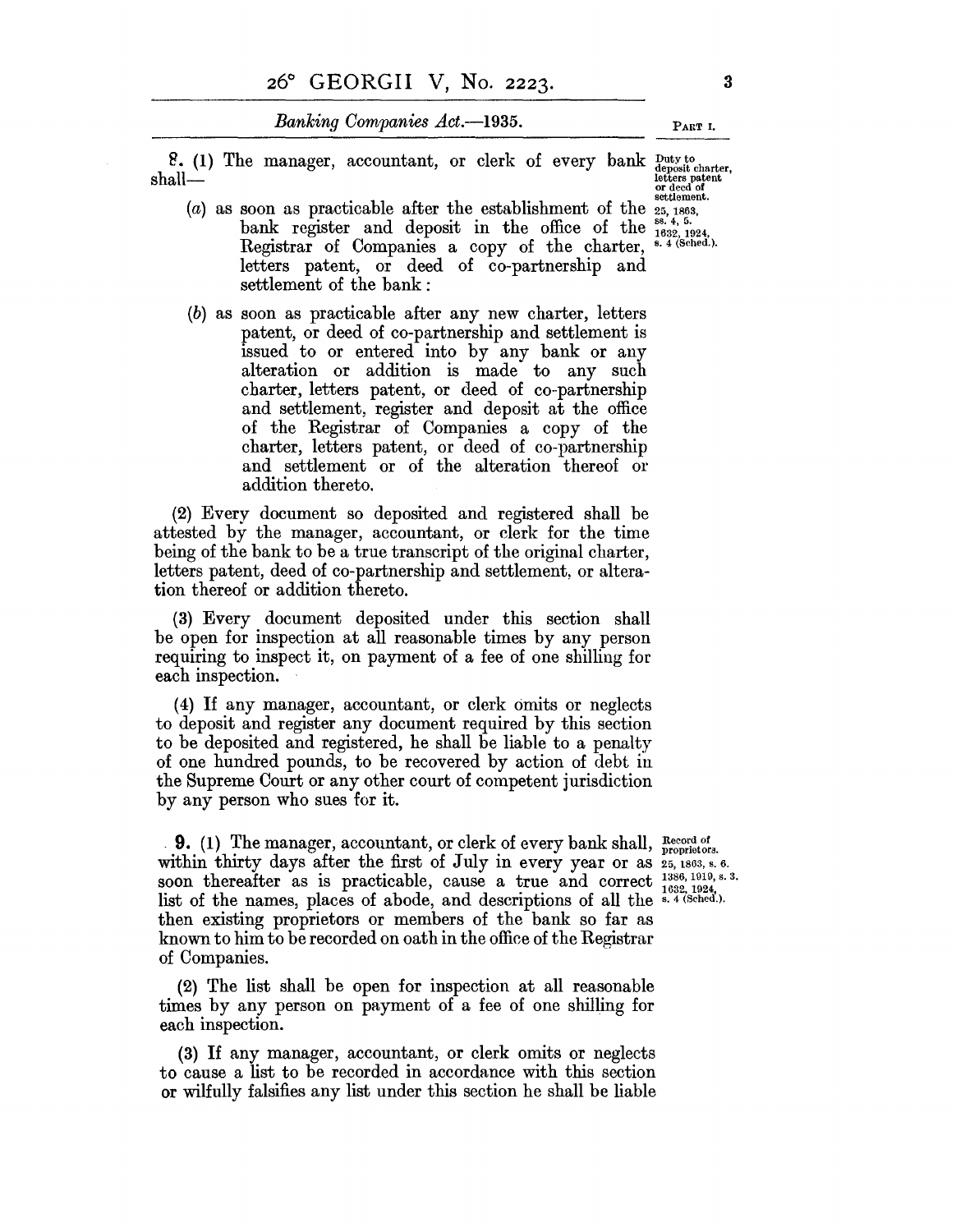PART I.

#### *Banking Companies Act.-1935.*

to a penalty of one hundred pounds to be recovered by action of debt in the Supreme Court or any other court of competent jurisdiction by any person who sues for it.

(4) This section shall not apply to any banking company which is incorporated as a company with limited liability and whose capital is divided into shares.

liability of proprietors of hanks. 25, 1863, s. 7.

**10.** Every person whose name is recorded under the last section shall be held to be a proprietor or member of the bank of which he is named as a proprietor or member and shall be liable to be sued as such until a new list of the names of the proprietors or members of the bank is recorded under this Part: Provided that nothing in this Part shall-

- (a) absolve any person from liability on account of any debts incurred by any bank during the time he remained a proprietor or member thereof; or
- (b) render any proprietor or member of any bank, established by Royal Charter, letters patent, or under any Act relating to joint stock companies or by any Act of Parliament of Great Britain or of the State, liable for any debts incurred by the bank, except so far as he is liable under the charter, letters patent, or Act of Parliament.

Oaths and perjury. 25, 1863, 8. 8.

**11.** (1) Every oath required to be taken under this Part may be taken before any justice of the peace; and any justice of the peace is hereby authorised to administer any such oath.

(2) Any manager, accountant, or clerk who takes any false oath as to any quarterly abstract of averages or other matter or thing under this Part shall be guilty of perjury and punishable accordingly.

Limitation of actions. 25, 1863, s. 9,

Onus of proof.

**12.** No action shall lie against any person for any offence committed against this Part, unless the action is commenced within two years from the time when the offence is alleged to have been committed.

25, 1863, s. 10. **13.** If any matter or thing required to be done or performed under this Part within any given period is not so done or performed, the proof that it was not practicable to do so shall lie upon the party required to do or perform it: Provided that no excuse shall be allowed for any such failure or neglect. unless it is shown that the matter or thing required to be done or performed was done or performed as soon as practicable.

Publication in *Gazette.* 

25, 1863, s. 12. *Gazette*, shall be so inserted free of charge. **14.** Any matter required by this Part to be inserted in the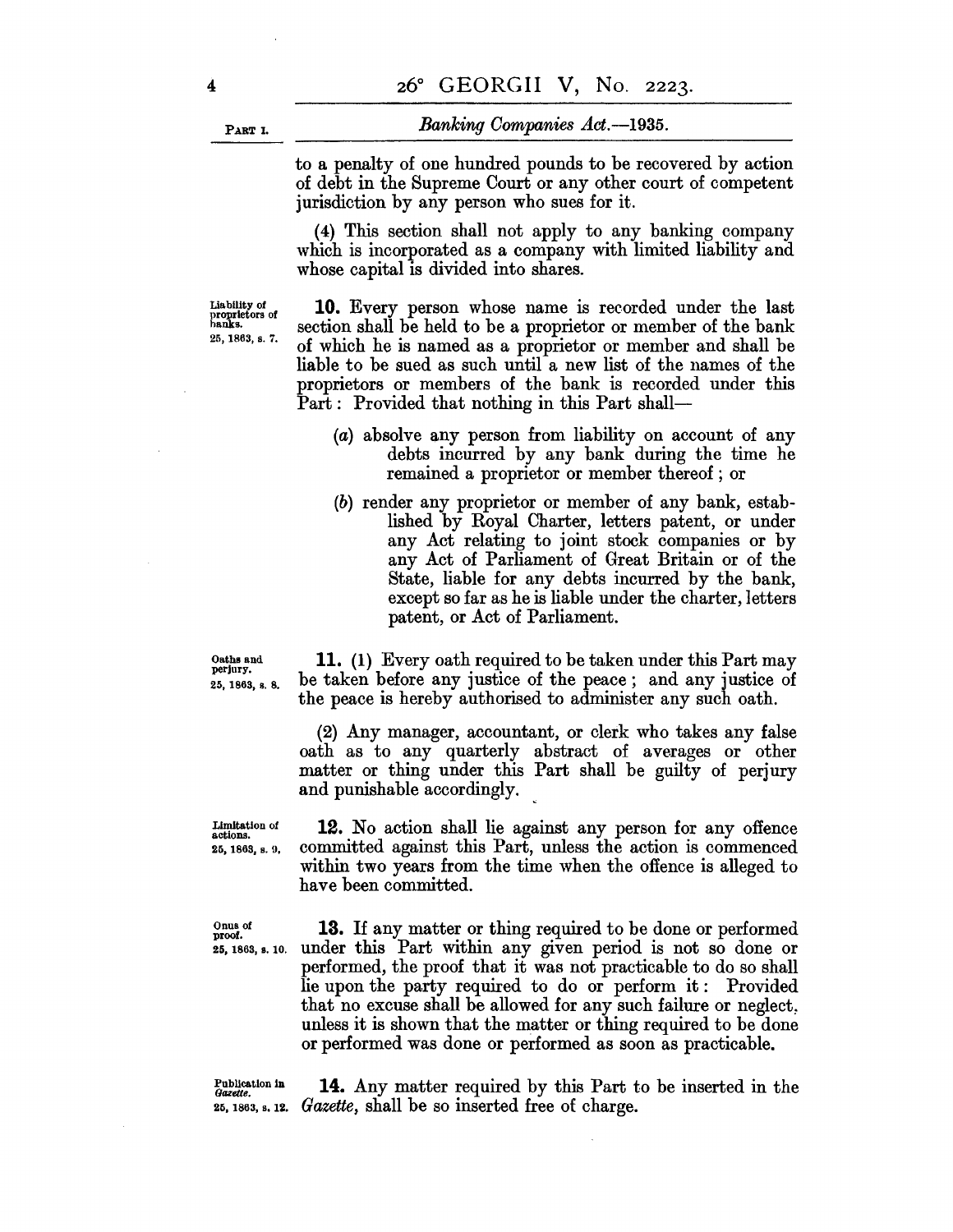*Banking Companies Act.-1935.* 

#### PART **II.** PART II.

#### BANK NOTES SECURITY.

- **15.** In this Part, unless the context otherwise requires-- Interpretation.
	- " bank" means any bank or body corporate carrying on the business of banking in the State, either alone or jointly with any other business:
	- "bank note" or "note" means any note issued by a bank and payable on demand in the State:
	- " general assets" means the funds available in the State for payment of the general creditors, as well as the noteholders of any bank.

**16.** When any bank is being wound up, the payment of all Notes to be a <sup>a</sup> first charge notes issued by the bank shall be a first charge upon the general on assets. assets of the bank.  $408, 1889, s. 3$ 

17. (1) If any bank or any firm or individual carrying on Penatty on banking, or any person on behalf of any such bank, firm, or issue of notes. individual, otherwise than in the ordinary course of business  $468, 1889, s.$  4. issues or deals with or authorises or causes to be issued and dealt with any notes of such bank, firm, or individual which if issued and dealt with in the ordinary course of business would have priority under this Part, with the object of-

- (a) giving any priority in the event of the bank being wound up or the firm or individual being insolvent or bankrupt; or
- (b) securing any debt or liability incurred or to be incurred by such bank, firm, or individual,

every person issuing or dealing with such notes or authorising or causing them to be issued or dealt with, shall be guilty of a misdemeanour and liable to imprisonment for not more than two years.

(2) Any notes so issued and dealt with not being in the hands of a *bona fide* holder for value without notice that the same were so issued and dealt with, shall be void.

**18.** If any bank publishes by advertisement any statement Penalty for for the amount of its capital—<br>of the amount of its capital—

advertisements<br>of capital.<br>468, 1889, s. 5.

(a) which is misleading; or

(b) in which the amount of nominal or authorised capital is stated without the words "nominal" or " authorised" or words to the like effect, so as to show that the amount of capital stated is only nominal or authorised; or

468, 1889, s. 2.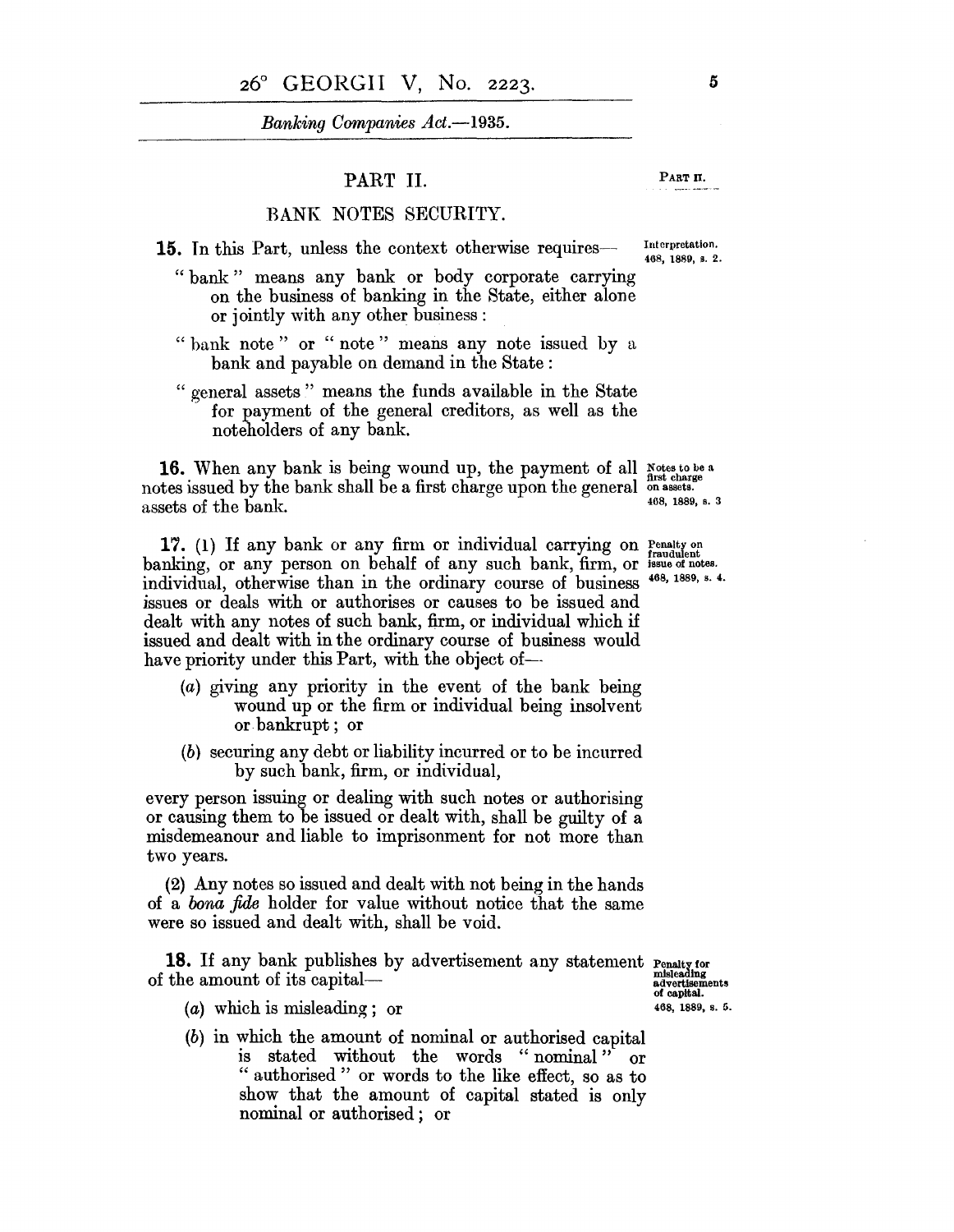PART II.

*Banking Companies Act.-1935.* 

(c) in which the amount of nominal or authorised or subscribed capital is stated but the amount of the paid up capital is not stated,

the bank shall be guilty of an offence and liable to a penalty of not more than five hundred pounds, to be recoverable, with full costs of suit, by any person who sues for it.

In the name and on behalf of His Majesty, I herehy assent to this Bill.

W. DUGAN, Governor.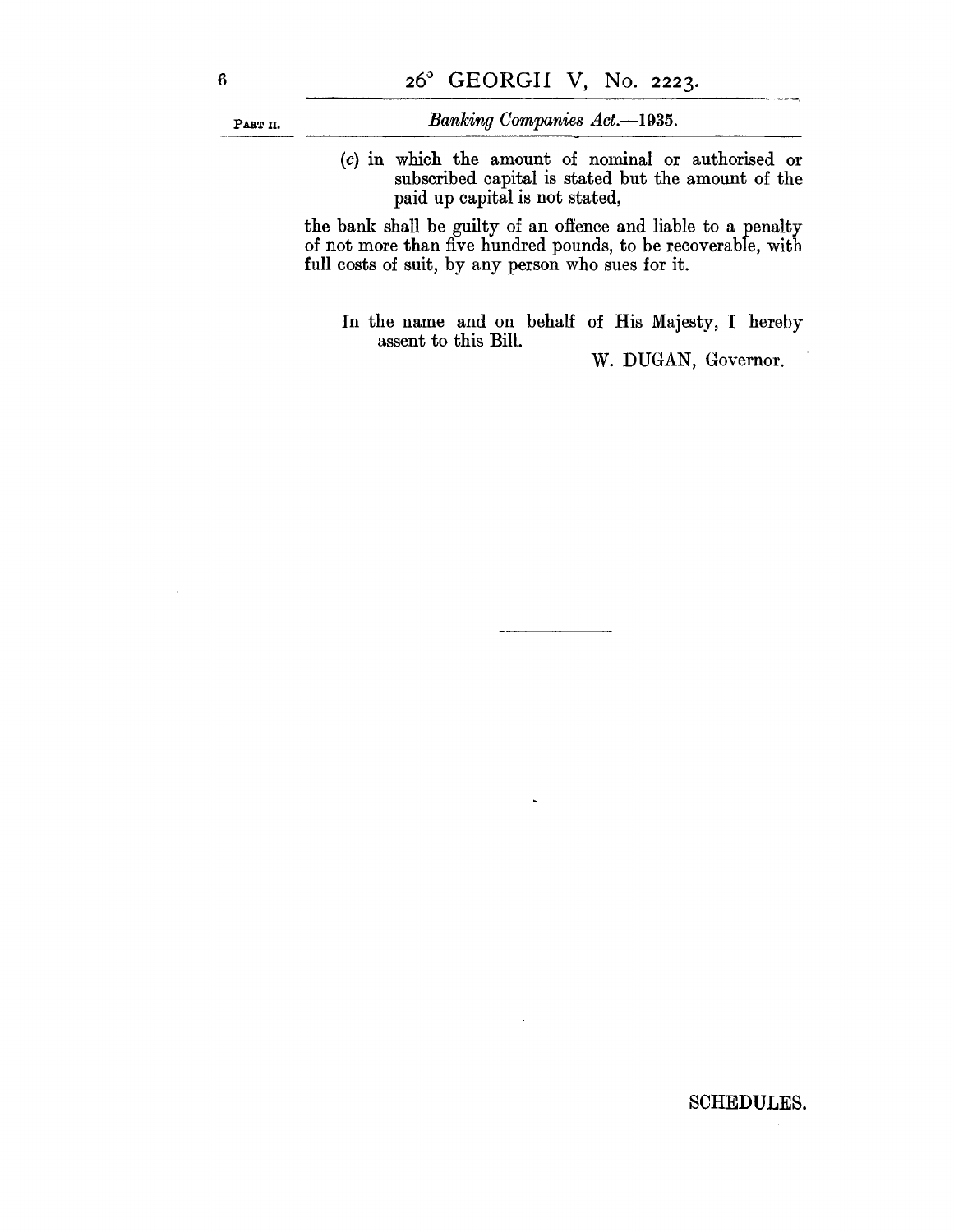Banking Companies Act.-1935.

 $\ddot{\phantom{a}}$ 

### **SCHEDULES.**

 $\mathcal{L}^{\mathcal{L}}$ 

 $\mathcal{A}$ 

#### THE FIRST SCHEDULE.

 $\sim$ 

SCHEDULE OF ACTS REPEALED.

| Title of Act.                                                          |
|------------------------------------------------------------------------|
| No. 25 of 1863  The Banking Companies Act.                             |
| No. 5 of 1875  The Banking Companies Amendment Act, 1875.              |
| No. 1386 of 1919    Banking Companies Act Further Amendment Act, 1919. |
| No. 468 of 1889  The Bank Notes Security Act, 1889.                    |
|                                                                        |

 $\label{eq:3} \frac{1}{2} \left( \frac{1}{2} \left( \frac{1}{2} \left( \frac{1}{2} \right) + \frac{1}{2} \left( \frac{1}{2} \left( \frac{1}{2} \right) + \frac{1}{2} \left( \frac{1}{2} \right) + \frac{1}{2} \left( \frac{1}{2} \right) + \frac{1}{2} \left( \frac{1}{2} \right) + \frac{1}{2} \left( \frac{1}{2} \right) + \frac{1}{2} \left( \frac{1}{2} \right) + \frac{1}{2} \left( \frac{1}{2} \right) + \frac{1}{2} \left( \frac{1}{$ 

 $\sim$ 

 $\mathcal{A}^{\mathcal{A}}$